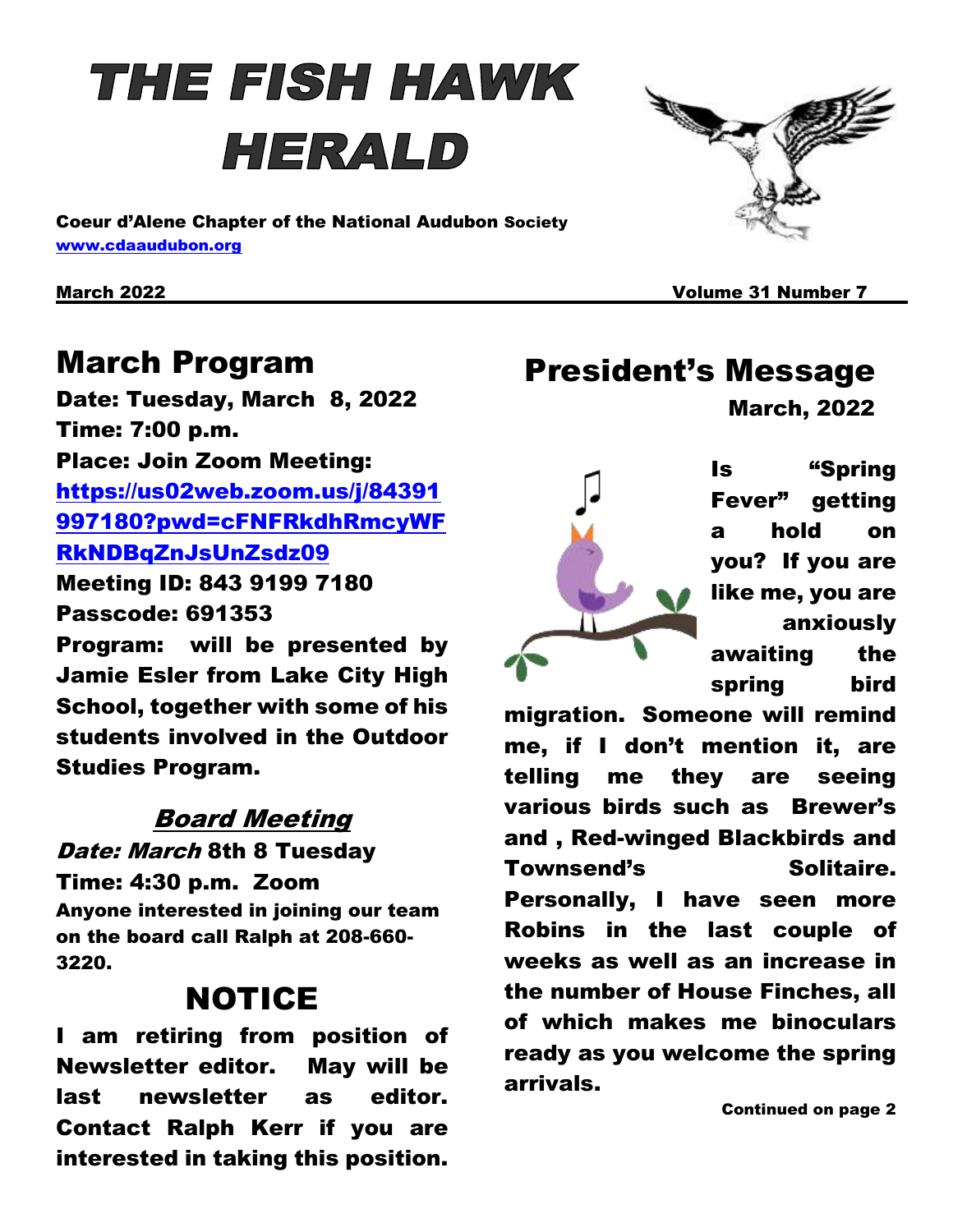#### President's Message

Continued from page 1



There are other reports that tell us Spring is teasing us

and bringing on Spring Fever. A report from Yellowstone National Park tells of a pair of yearling Black Bear Cubs have been seen occasionally coming out of their winter den to play around a bit before going back into the den. Momma bear has not been seen yet. I assume she is enjoying her winter sleep before she has to get out and continue raising those two cubs.

I continually urge each of you to report your sightings to me or Shirley so we can share them with our members through this newsletter and our monthly meetings. Perhaps you participated in the Back-yard Bird Count. Maybe you saw a feathered friend you did not expect to see in February. We would like to know.

Your Audubon Board has addressed the question of whether we should continue

meeting via Zoom or if the current concern of the COVID has declined to the point we can resume meeting in person. We asked members who were present at our February zoom meeting to give us some feedback. Based on that feedback we will continue to meet remotely for the March and April meetings, and continue to monitor the COVID statistics. We'll keep you posted.

Our March program will be presented by Jamie Esler from Lake City High School, together with some of his students involved in the Outdoor Studies Program. I hope you are as eager as I am to hear about the project the students are working on. The program will address environmental subjects and perhaps more. Please join us.

One of the environmental subjects Audubon maintains an interest in is the health of Lake Coeur d'Alene. As a point of information, one of Governor Little's funding requests to the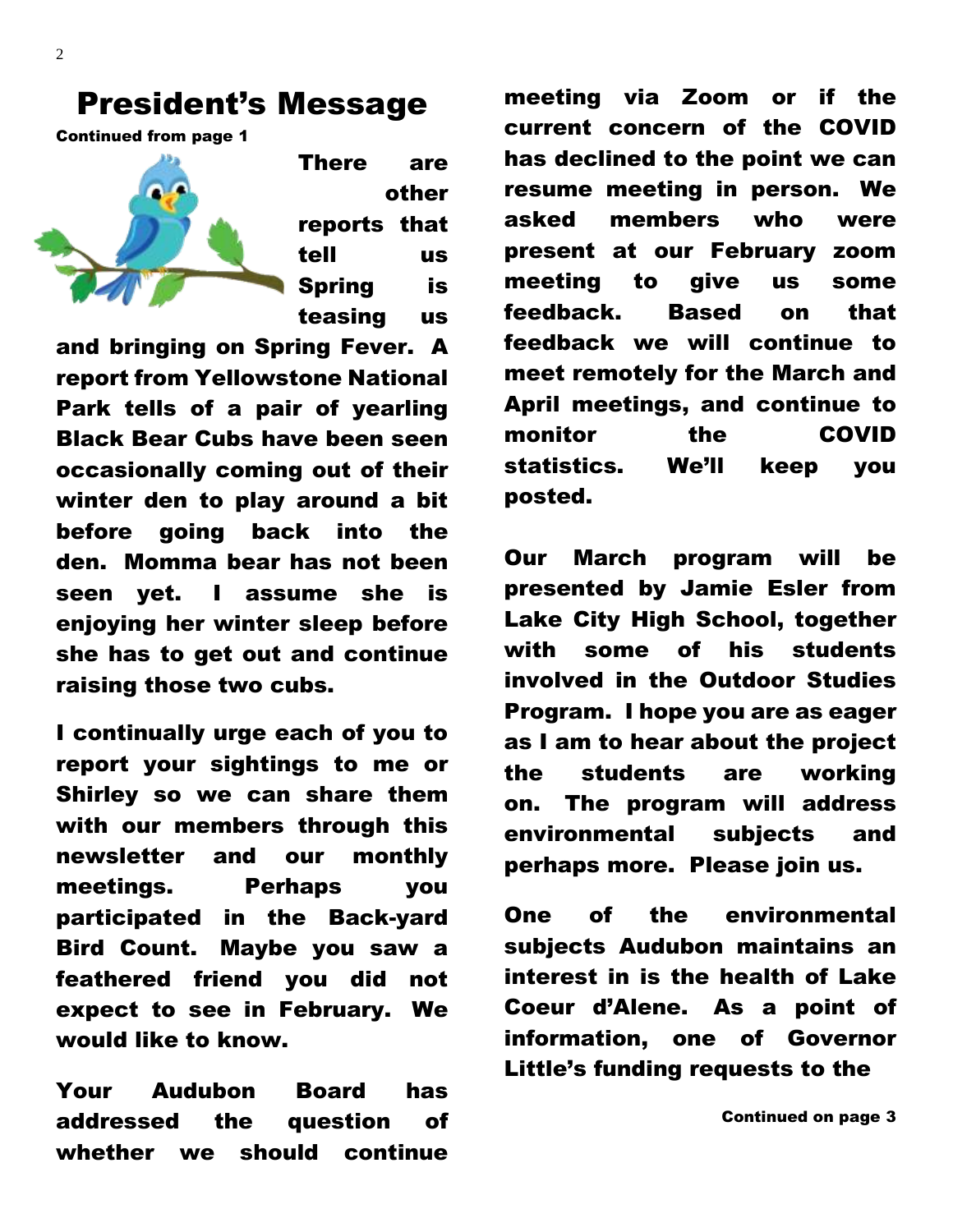#### President's Message

Continued from page 2

Idaho Legislature this year is a Two Million Dollar allocation to fund further study of the future of the lake. This request is subject to the legislature agreeing to fund the allocation. The health of the lake is important to all of us so let's stay vigilant regarding the action of the legislature on this subject.

One of the programs the board is moving forward with is the birding backpacks at the Coeur d'Alene Library. Our April Audubon program will be presented by George Sayler telling us about the program. There will be a program at the library April 20 to inform the public about the purpose of the backpacks being directed primarily to children and young people. Further information will be announced on the web site. This will be followed on April 23 by a bird walk starting at the library. More specifics about this event will be communicated via the website.

As spring approaches, I am excited for the spring migration to provide numerous birding

opportunities. I hope all of you likewise enjoy the new opportunities to enjoy our feathered friends and, as I always ask, share those adventures with all of us. Good Birding! Ralph Kerr



## Kootenai County Big Year Additions 2022

<http://cdaaudubon.org/Projects/kootenaico2021.html>

Glaucous Gull – 1 – January 29 – Blackwell Island - Ryan Bart

Western Screech Owl – 1 - February 8 – Mineral Ridge – Ryan Bart

Continued page 4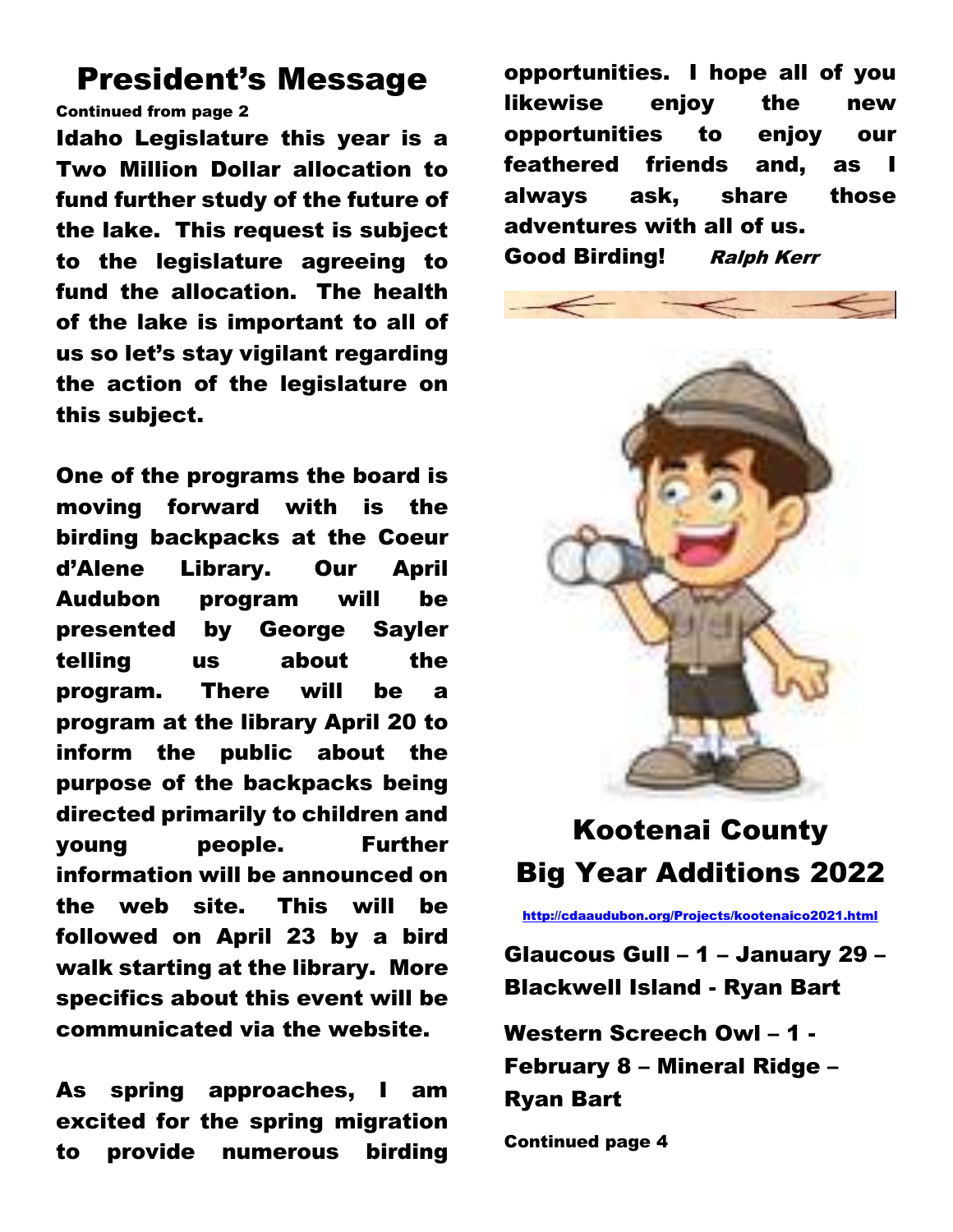#### Big Year Additions continued

Cackling Goose - 1 – February 13 – Cougar Bay – Ryan Bart

Canvasback – 1 – February 13 - Cougar Bay – Ryan Bart

White-breasted Nuthatch – 2 – February 21 – Hauser Lake – Angela Marie Lotten

Western Meadowlark – 1 – Februay 18 – Cave Lake – Shelley Hicks

Spotted Towee – 1 – January 29 - in their year – Antje and Dick **Cripe** 

Other Sightings

Long-tailed Duck – 1 – January 29 – Ellsport Bay, Lake Pend Oreille - Rich Del Carlo

Ruddy Duck – 2 – February 5 - Sunnyside Road, Bonner County – Jon Isacoff

Eared Grebe – 1 – February 5 - Sunnyside Road, Bonner County – Jon Isacoff

Lesser Black-backed Gull – 1 – February 6 - Spokane River/NIC – Ryan Bart continuing from December and January

Yellow-billed Loon – 1 – February 12 - Lake Pend Oreille, Hawkins Point – River Corcoran

Red-throated Loon – 1 – February 5 – Sunnyside Road, Bonner County – Jon Isacoff

Northern Shrike – January 6 - Kaniksu Shores, Sandpoint – flew off with one of the small birds at her feeder -Marilyn Robertson

Harris's Sparrow – 2 – (rare in our area) at her feeder daily during December and January – Kaniksu Shores, Sandpoint – Marilyn Robertson

Horned Lark - 1 – February 24 – West Wyoming Ave. – Ryan Bart

Cassin's Finch – 1 – February 2`1 – at her feeder Janet Callen

Dark-eyed Junco -1 – February 26 - possible Albino, leucitic or hybrid feeding on the ground with Junco flock – In her yard - Jan Severtson

Rusty Blackbird – 1 – February 24 - Clark Fork River, Bonner County - Marcea Maine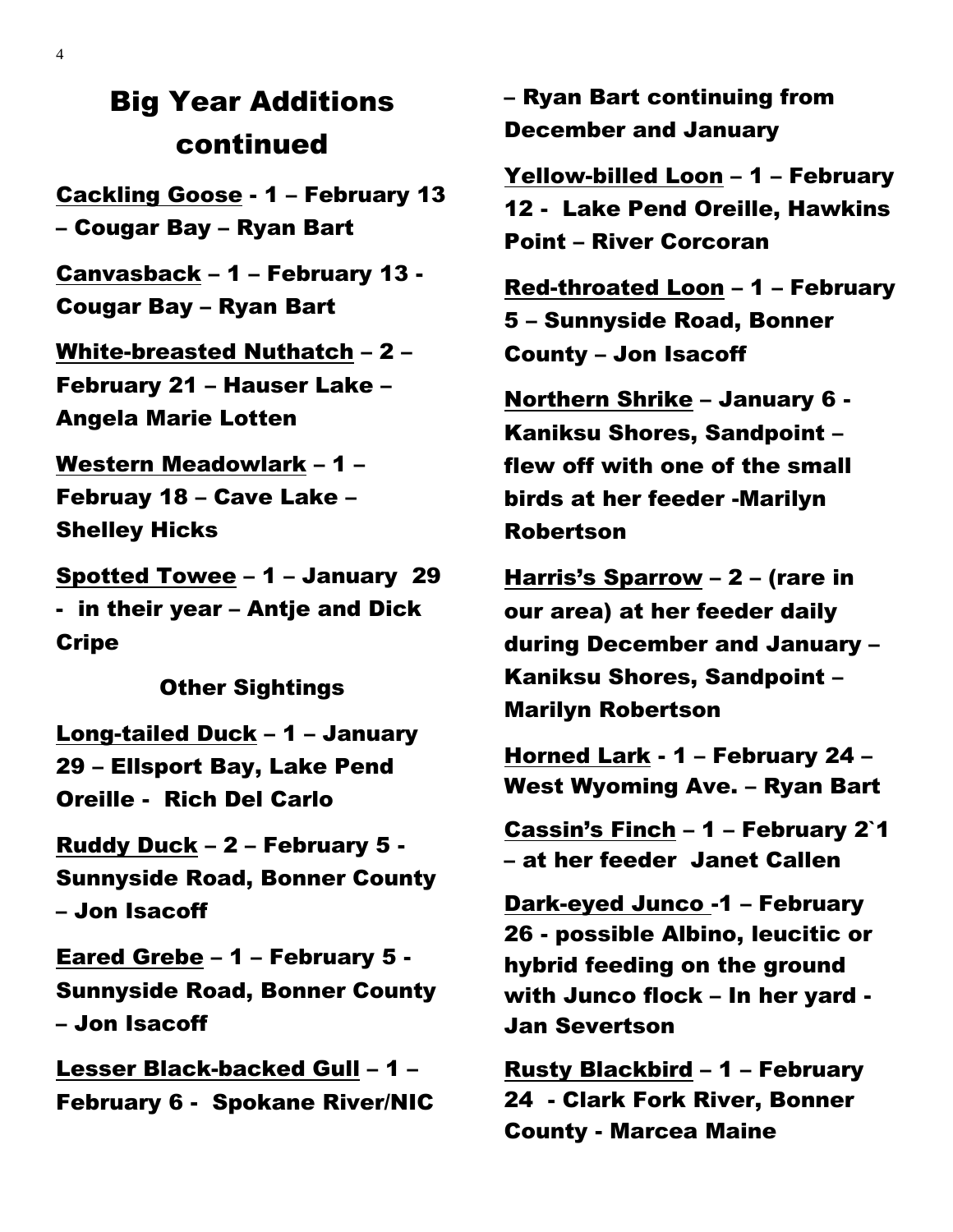|                                                              | IVVI LIIL     |
|--------------------------------------------------------------|---------------|
| <b>Mica Bay Survey</b>                                       | <b>Northe</b> |
| <b>February 8th</b>                                          | Comm          |
|                                                              | <b>Black-</b> |
| <b>Participants: Ted Smith and</b><br><b>Darlene Carlton</b> | <b>Chestr</b> |
| <b>Temperature: 30 -34 degrees</b>                           | <b>Red-br</b> |
| Start 8:14 am<br>end 10:25 am                                | Towns         |
| Winds $0 - 7$ mph, Skies overcast                            | Song S        |
| becoming partly cloudy                                       | Dark-e        |
| <b>Fields were flooded and frozen</b>                        | <b>Red-w</b>  |
| with some open water in places                               |               |
| <b>Results:</b>                                              |               |

| <b>Pied-billed Grebe</b>        | 13           |
|---------------------------------|--------------|
| <b>Horned Grebe</b>             | 1            |
| <b>Swan sp</b>                  | 1            |
| <b>Canada Goose</b>             | 142          |
| <b>Mallard</b>                  | 146          |
| <b>Green-winged Teal</b>        | $\mathbf{2}$ |
| <b>Ring-necked Duck</b>         | 11           |
| <b>Bufflehead</b>               | 21           |
| <b>Goldeneye sp</b>             | $\mathbf{2}$ |
| <b>Bald Eagle</b>               | 4            |
| <b>American Coot</b>            | 78           |
| <b>Ring-billed Gull</b>         | 62           |
| <b>Gull sp</b>                  | 23           |
| <b>Double-crested Cormorant</b> | 1            |

| <b>Northern Flicker</b>            | 4  |
|------------------------------------|----|
| <b>Northern Shrike</b>             | 1  |
| <b>Common Raven</b>                | 4  |
| <b>Black-capped Chickadee</b>      | 10 |
| <b>Chestnut-backed Chickadee 1</b> |    |
| <b>Red-breasted Nuthatch</b>       | 2  |
| <b>Townsend's solitaire</b>        | 1  |
| <b>Song Sparrow</b>                | 1  |
| <b>Dark-eyed Junco</b>             | 5  |
| <b>Red-winged Blackbird</b>        | 17 |
| --                                 |    |

### Field Trips

# Mica Bay Survey

| Date: March 8, Tuesday<br><b>Time: 9:00 am</b> |
|------------------------------------------------|
| <b>Meet: Fairmont Loop and</b>                 |
| <b>Highway 95</b>                              |
| Leader: George Sayler 208 664-                 |
| 2787. Call or text so he knows if              |
| you are coming.                                |
|                                                |
| <b>Activity: We spend about 3</b>              |

hours once a month counting birds at Mica Bay. Beginner birders are welcome.